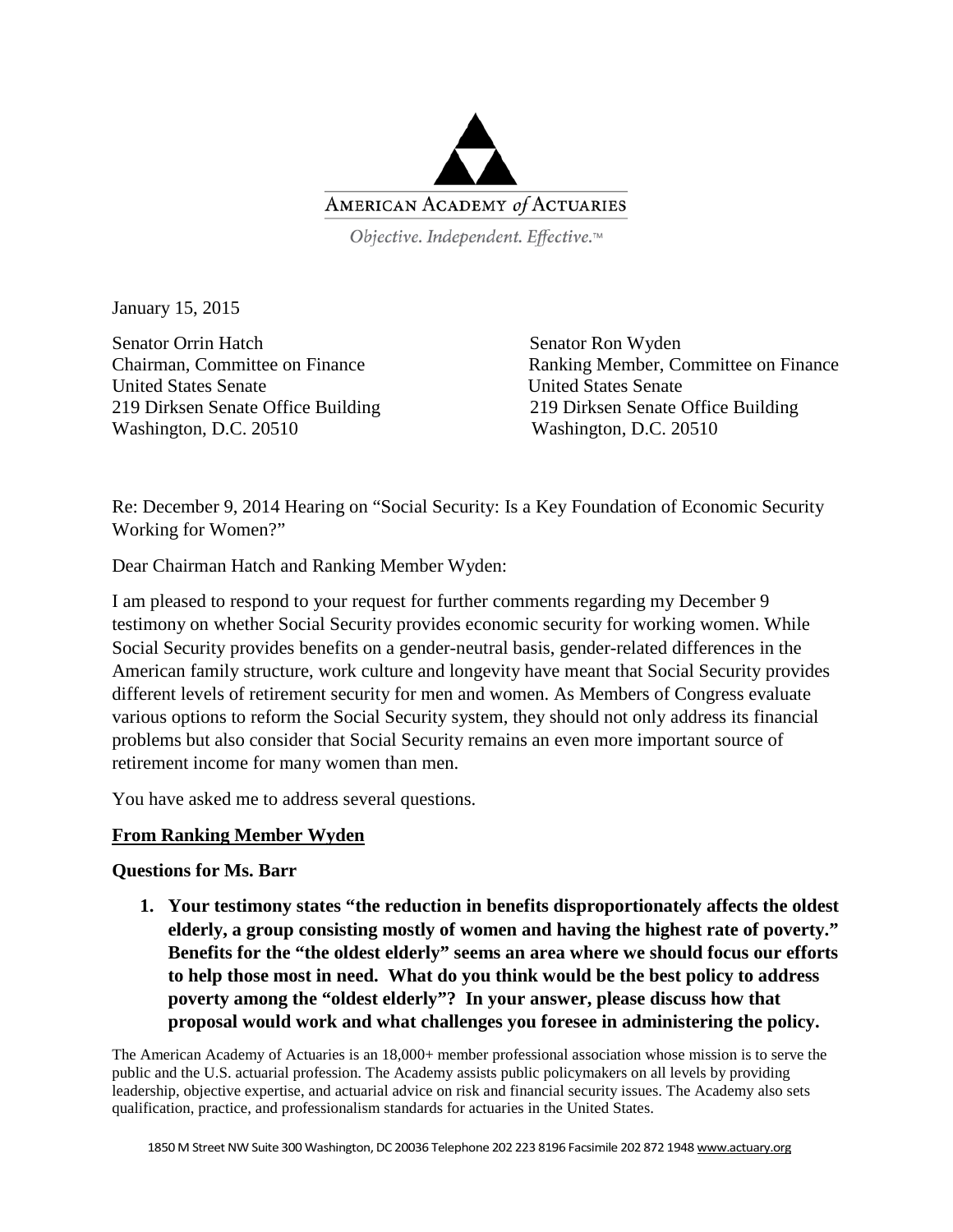If Social Security is changed to address poverty among the oldest elderly, this change should be part of a package of changes over a period of time that will result in sustainable solvency of the program. The changes should be implemented in a way that preserves the balance between social adequacy and individual equity and should target three types of beneficiaries distinctly:

- Current "oldest elderly."
- Near retirees and current retirees who are not yet "oldest elderly."
- Future retirees.

If a change is made to address poverty among the oldest elderly, the first challenge is to define an age considered the oldest elderly age. One option would be to use statistical methods and life expectancy calculations to calculate this age. For example, if life expectancy at age 65 is the target age for the oldest elderly group, actuaries can calculate the age (currently, about 82) at which someone age 65 has an 80 percent (or another percent could be used) probability of dying prior to that age. The target for near retirees and current retirees who are not yet oldest elderly might be life expectancy at age 66 (about 83) and the target for future retirees might be life expectancy at age 67 (about 83). The calculations would be done on a unisex (gender neutral) basis since men and women have different life expectancies. Another option would be to calculate the number of years expected to be lived (about 17) after Social Security Normal Retirement Age (SSNRA) for which someone at SSNRA has an 80 percent (or another percent) probability of dying prior to that age.

Since a greater percentage of the oldest elderly are women, an increase for the oldest elderly will tend to benefit women.

In order to preserve the balance between social adequacy and individual equity, any increase for the oldest elderly should apply to all retirees and widows (possibly spouse benefits would be excluded since married couples are not as likely to be in poverty) but should also provide a greater increase for those with lower benefits. For example, a onetime increase in future benefits could be made to all retirees who reach a certain age. The one-time increase could be determined by a table of increases based on benefit amount at a certain age or by recalculating benefits under the then-current Social Security formula. Any changes should integrate with the income tax provisions of Social Security in a way that is tax efficient for those currently paying income tax on their Social Security benefits.

A different type of program change that would address poverty in the oldest elderly without a specific targeted increase to that group is a small increase in the inflation index. For example, an additional increase of approximately 0.3% to an average inflation increase of 3.0% would increase a \$1,000 monthly benefit at age 62 by \$17 after 5 years, \$40 after 10 years, \$69 after 15 years and \$108 after 20 years.

Any increase in benefits for the oldest elderly would require additional income sources and/or alternative benefit decreases in order for Social Security to pay scheduled benefits.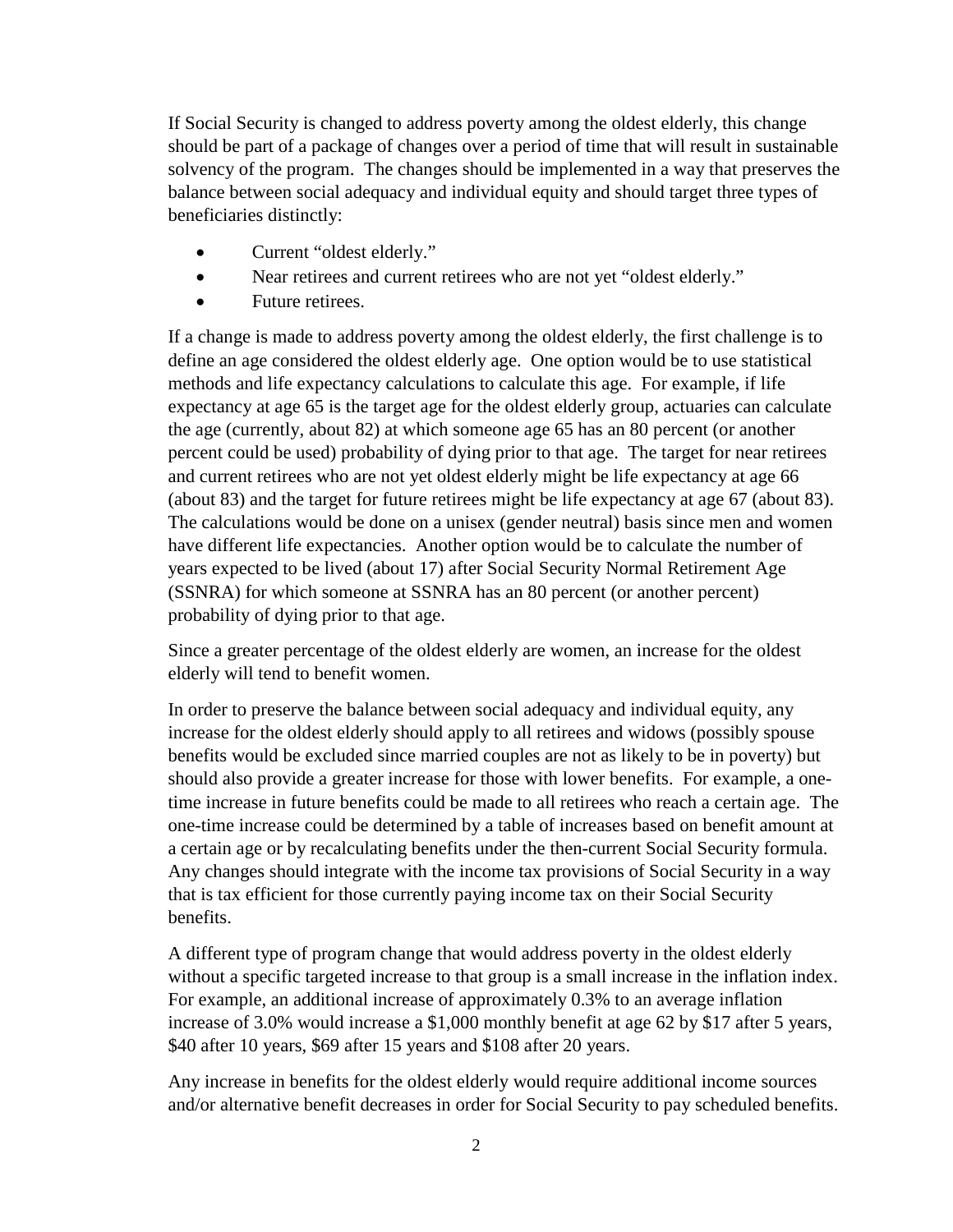The American Academy of Actuaries believes that gradually increasing the retirement age should be considered as part of this package of changes that will result in a sustainable solvency and preserve the balance between individual equity and social adequacy.

# **2. If you could do only one thing to modify the Social Security program to improve outcomes for women while working or during retirement, what policy option would you adopt?**

If only one aspect of the Social Security program could be changed to improve outcomes for women while working or during retirement, first and foremost the change should not reduce the solvency of the system and it should be designed to preserve the balance between individual equity and social adequacy. The Social Security Committee of the American Academy of Actuaries has not determined a single, preferred way to address improved outcomes for women. However, in order to not reduce the solvency of the system but also improve outcomes for women, the following changes could be made, with the caveat that they be accomplished gradually:

- Add a credit for time spent out of the workforce due to child care.
- Eliminate the spouse benefit.
- Increase the surviving spouse benefit to the greater of 75% of the total benefit paid to the employee and spouse or 100% of the greater of the employee or spouse benefit.

For example, spousal benefits could be decreased according to a table based on year of birth until no Social Security spousal benefits are paid to people born after a certain year. The child care credit could be paid based on child care years after a certain year. The child care credit could be graduated such that it is reduced but generally not eliminated for retirees with higher earnings relative to those with lower earnings. Also, the child care credit could be based on the number of children so that people with three or more children receive a full subsidy while people with one or two children receive a reduced subsidy.

Outcomes for women's Social Security benefits can be improved over time relative to current law in a way that does not reduce the solvency of the system and which preserves the balance between individual equity and social adequacy.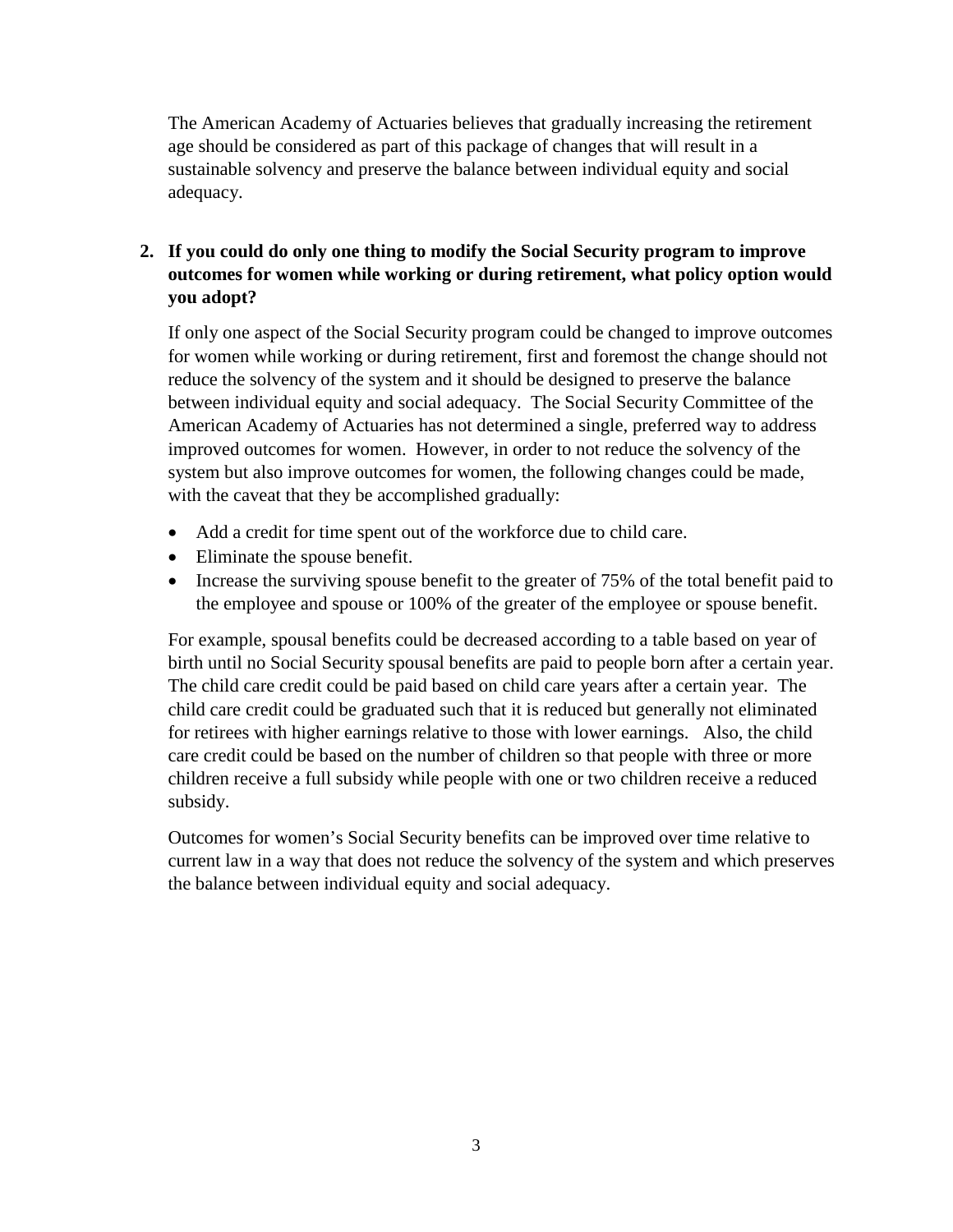#### **From Chairman Hatch**

#### **Questions for Ms. Barr**

**1.** Your testimony discusses comparisons of two-earner couples with a single-earner couple. In one case in which a two-earner couple has a primary earner with the same income as the one-earner couple, the secondary earner in the two-earner couple receives benefits that are only slightly higher than if she or he did not work at all. And, compared to a oneearner household, the survivor of a two-earner couple can end up receiving no additional benefit, even though she or he may have worked for many years and paid payroll taxes all along.

Your testimony points to the fact that the current Social Security system allocates benefits disproportionately, relative to taxes, to one-earner couples compared with twoearner couples and single persons. And, you identify that in many cases a secondary earner's income is effectively taxed at a higher rate than a primary earner's income.

Could you discuss how the current structure of benefits tends to favor one-earner couples, which was the predominant type of household structure when Social Security but may not be today?

And, could you elaborate on how income from a couple's secondary earner can effectively be taxed by the Social Security system at a higher rate than a primary earner's income?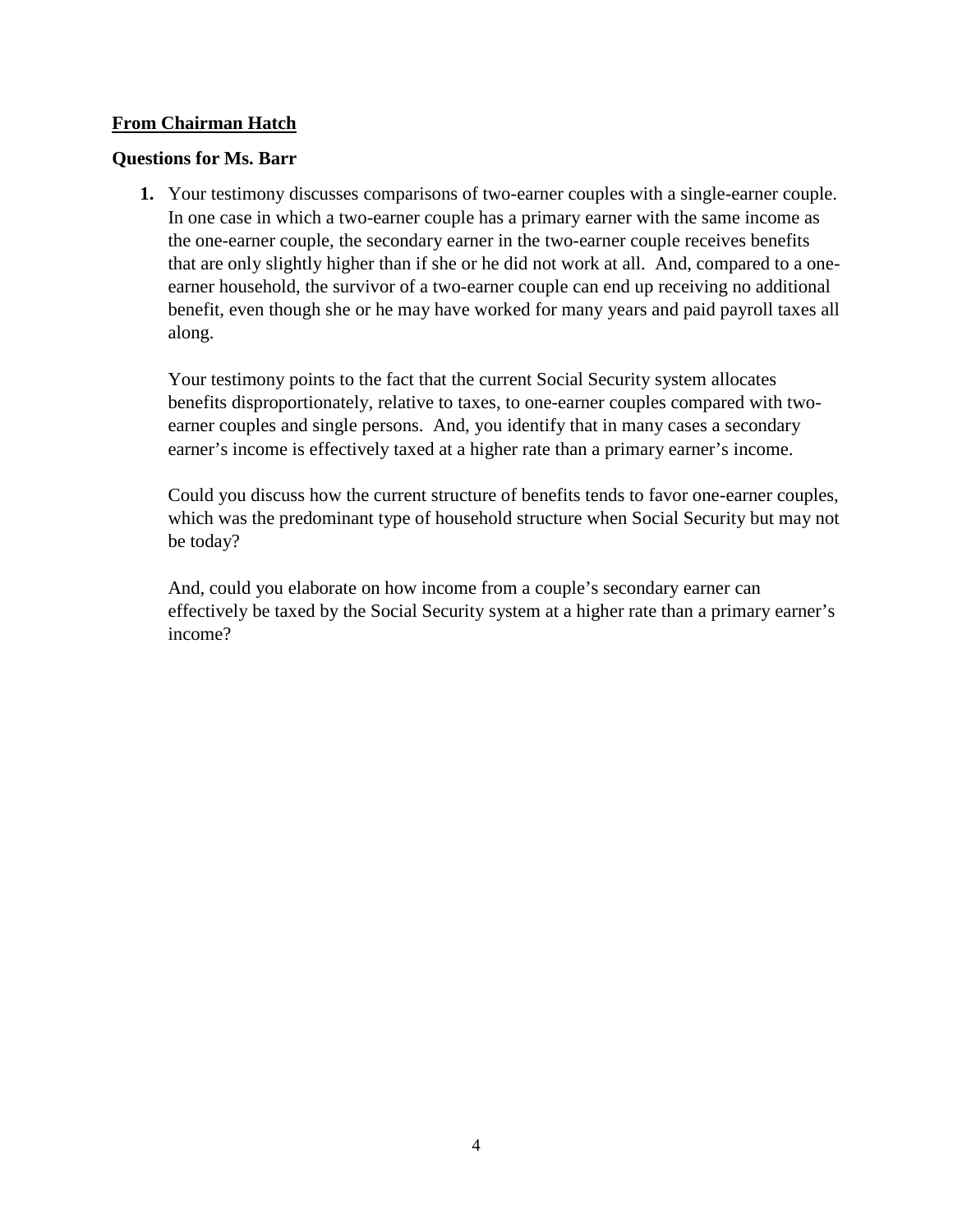| Table 6. Impact on Social Security Benefits of Different Family Circumstances <sup>1</sup> |                                                                     |                                                                       |                                                                       |  |  |
|--------------------------------------------------------------------------------------------|---------------------------------------------------------------------|-----------------------------------------------------------------------|-----------------------------------------------------------------------|--|--|
|                                                                                            | Two-earner                                                          |                                                                       | Two-earner couple                                                     |  |  |
|                                                                                            | One-earner                                                          |                                                                       | couple with equal with equal primary                                  |  |  |
|                                                                                            | couple                                                              | total earnings                                                        | earners                                                               |  |  |
| Spouse A earns                                                                             | \$50,000                                                            | \$25,000                                                              | \$50,000                                                              |  |  |
| Spouse B earns                                                                             | \$0                                                                 | \$25,000                                                              | \$25,000                                                              |  |  |
| Annual Social Security Tax of<br>6.2%                                                      | $$3,100$ /year                                                      | $$3,100$ /year                                                        | \$4,650/year                                                          |  |  |
| Total monthly benefit at retirement                                                        | $$1,770$ spouse A<br>$+$ \$885 spouse B<br>$($2,655 \text{ total})$ | $$1,120$ spouse A<br>$+$ \$1,120 spouse B<br>$($2,240 \text{ total})$ | $$1,770$ spouse A<br>$+$ \$1,120 spouse B<br>$($2,890 \text{ total})$ |  |  |
| Total monthly benefit to survivor                                                          | \$1,770                                                             | \$1,120                                                               | \$1,770                                                               |  |  |

For ease of reference I have provided Table 6 from my testimony below.

The example shows Social Security taxes and benefits for three households. In the first column, there is one worker earning \$50,000, and in the second column there are two workers each earning \$25,000. In the third column, there is one worker earning \$50,000 and a second worker earning \$25,000. The total monthly Social Security benefit for the one-earner couple in the first column of the example is \$415 per month more than the two-earner couple benefit in the second column  $(\$2,655 - \$2,240 = \$415)$ . Social Security pays the greater of a worker benefit based on one's own earnings record or a spouse benefit equal to 50 percent of the benefit payable to a retiree's spouse. The total monthly benefit for the two-earner couple in the third column is \$235 per month more than the one-earner couple.

At the time that Social Security was designed, one-earner couples (with the male as the earner) were prevalent and the design reflected that the family would need more income in retirement than a one-person family would need. It was a social adequacy feature of the system. If Social Security were designed under today's circumstances where twoearner couples are prevalent there may have been a different spouse features.

Now focusing on survivor benefits, Social Security pays 100 percent of the deceased spouse's worker benefit or else continues to pay the worker benefit, whichever is greater. In the example, the one-earner survivor benefit is \$650 per month more than the twoearner couple benefit in the first column (\$1,770 - \$1,120 = \$650) and the same as the twoearner couple in the third column. This result helps provide social adequacy where one-

 $\overline{\phantom{a}}$ 

<span id="page-4-0"></span><sup>&</sup>lt;sup>1</sup> Benefit Estimates are rounded and assume both spouses are age 66 and retired in 2014, discounting earnings for years prior to 2014 using National Average Earnings assuming earnings begin at age 18.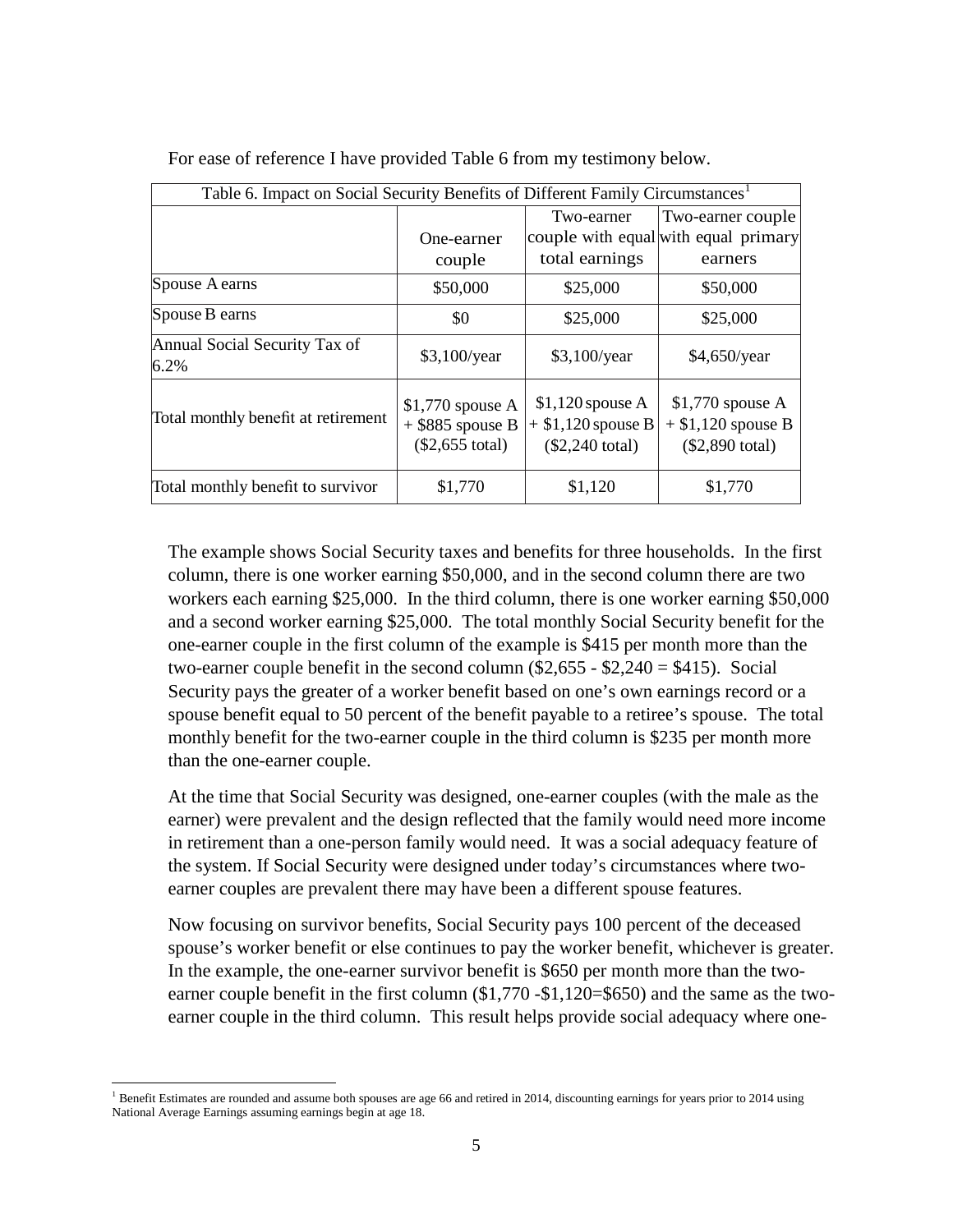earner couples are prevalent but indicates lower individual equity today when two-earner couples are prevalent.

Regarding the question on how income from a couple's secondary earner can effectively be taxed by the Social Security system at a higher rate than a primary earner's income; this issue has the same cause as the previous example, which showed that total Social Security benefits and survivor benefits are higher for one-earner couples than two-earner couples. One metric that is used to determine individual equity is where the present value of benefits received is compared to the accumulated value of payroll taxes paid by an individual. Instead of thinking of the tax rate as a percentage of earnings, consider the tax rate as the total taxes paid divided by the total value of benefits received over an individual's career. If taxes paid compared to benefits received are higher for one individual than another, the individual can be said to have paid a higher percentage of career earnings than the other individual.

In Table 6 above, the couples in the first two columns each paid the same Social Security taxes over their career but the one-earner couple will receive higher total benefits if both couples live the same amount of time. The secondary earner in the second column is taxed at the same effective tax rate as the primary earner. But in the third column if the primary and secondary earner each live the same amount of time, if the accumulated value of taxes paid is compared to the present value of benefits received, the secondary earner can be said to have paid a higher percentage of career earnings than the primary earner.

In summary, given that two-earner couples are much more prevalent than one-earner couples in America today, a change in Social Security spouse and survivor benefits could improve both individual equity and social adequacy, and could help Social Security work better for women.

**2. As an issue brief by the American Academy of Actuaries identified, a proposal from the 1994-1996 Advisory Council on Social Security would reduce spousal benefits and increase survivor benefits for two-earner couples. The result would be a shift in benefits from retired one-earner couples to survivors of two-earner couples, who generally tend to be women. Could you discuss that proposal, and any costs and benefits that you think are relevant for the proposal?**

The proposal from the 1994-1996 Advisory Council on Social Security would reduce the 50-percent spousal benefit to 33 percent and would increase survivor benefits for twoearner couples to 75 percent of the total benefit paid to them when both were alive (or 100 percent of either worker's benefit if greater). The examples shown below are based on the one and two earner couples used previously and compare benefits from the proposal to those based on current law.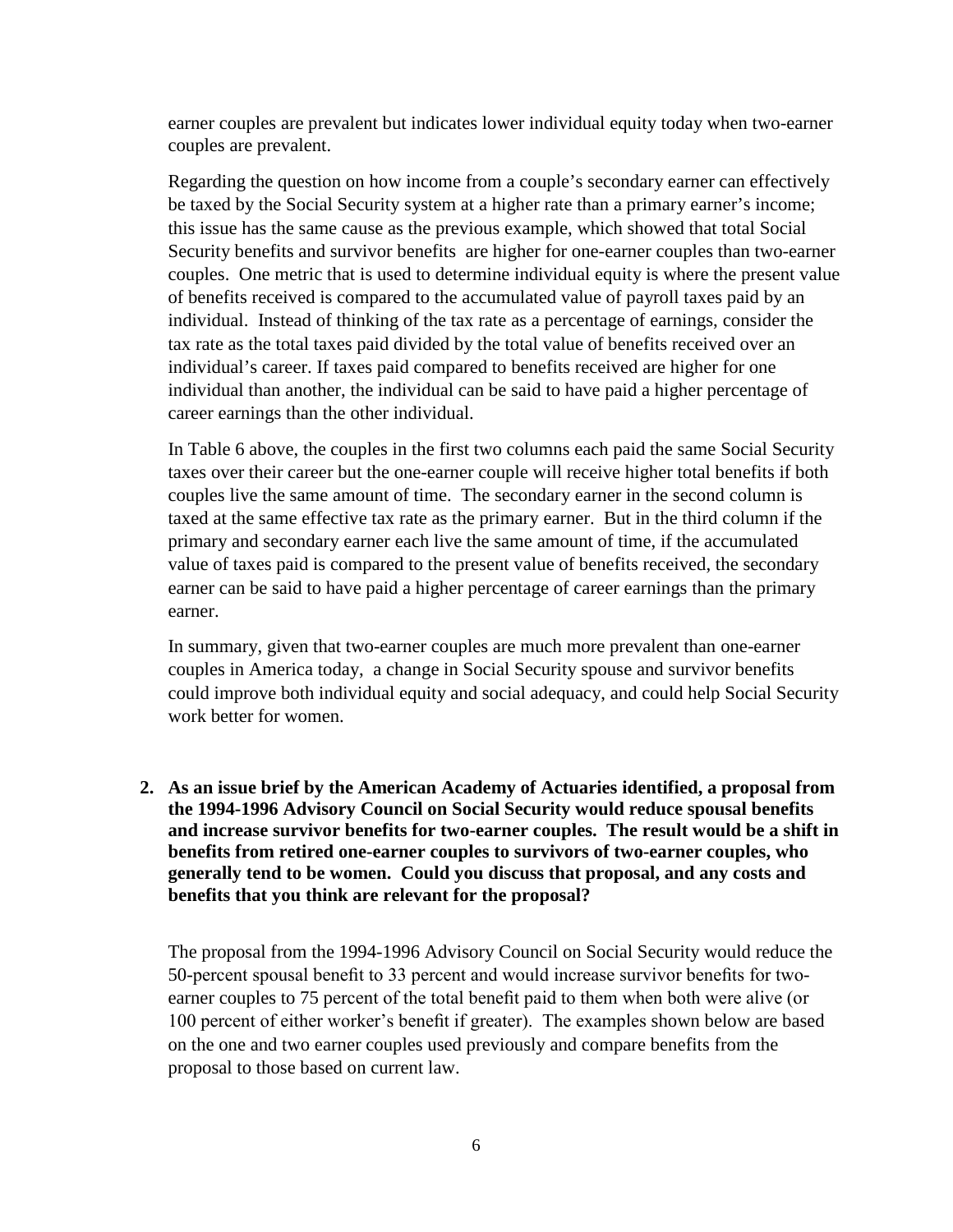# **Example comparing the 1994-1996 Advisory Council on Social Security Spouse proposal to benefits based on current law**

Advisory Council Proposal Spousal Benefit: 33 percent of insured worker benefit

Advisory Council Proposal Widow(er) Benefit: 75 percent of the total benefit paid when both spouses were alive (or 100 percent of either worker's benefit if greater)

| Table 7 - Advisory Council Proposal |                                                          |                                                            |                                                            |  |  |  |
|-------------------------------------|----------------------------------------------------------|------------------------------------------------------------|------------------------------------------------------------|--|--|--|
|                                     |                                                          | Two-earner couple                                          | Two-earner couple                                          |  |  |  |
|                                     | One-earner couple                                        | with equal total                                           | with equal primary                                         |  |  |  |
|                                     |                                                          | earnings                                                   | earners                                                    |  |  |  |
| Spouse A earns                      | \$50,000                                                 | \$25,000                                                   | \$50,000                                                   |  |  |  |
| Spouse B earns                      | \$0                                                      | \$25,000                                                   | \$25,000                                                   |  |  |  |
| Total benefit at<br>retirement      | $$1,770$ spouse A +<br>\$590 spouse B<br>(Total \$2,360) | $$1,120$ spouse A +<br>\$1,120 spouse B<br>(Total \$2,240) | $$1,770$ spouse A +<br>\$1,120 spouse B<br>(Total \$2,890) |  |  |  |
| Total benefit to<br>survivor        | \$1,770                                                  | \$1,680                                                    | \$2,168                                                    |  |  |  |

Current Law Spousal Benefit: 50 percent of insured worker benefit

Current Law Widow(er) Benefit: 100 percent of insured worker benefit

| Table 8 - Current Law                  |                                                          |                                                             |                                                             |  |  |  |
|----------------------------------------|----------------------------------------------------------|-------------------------------------------------------------|-------------------------------------------------------------|--|--|--|
|                                        |                                                          | Two-earner couple                                           | Two-earner couple                                           |  |  |  |
|                                        | One-earner                                               | with equal total                                            | with equal primary                                          |  |  |  |
|                                        | couple                                                   | earnings                                                    | earners                                                     |  |  |  |
| Spouse A earns                         | \$50,000                                                 | \$25,000                                                    | \$50,000                                                    |  |  |  |
| Spouse B earns                         | \$0                                                      | \$25,000                                                    | \$25,000                                                    |  |  |  |
| Total monthly benefit at<br>retirement | \$1,770 spouse A<br>+ \$885 spouse B<br>$(52,655$ total) | \$1,120 spouse A<br>$+$ \$1,120 spouse B<br>(\$2,240 total) | \$1,770 spouse A<br>$+$ \$1,120 spouse B<br>(\$2,890 total) |  |  |  |
| Total monthly benefit to<br>survivor   | \$1,770                                                  | \$1,120                                                     | \$1,770                                                     |  |  |  |

Under the Advisory Council proposal, the one-earner couple's total benefit is \$120 (\$2,360 - \$2,240) more per month than the two-earner couple's benefit but far less than the additional \$415 per month provided under current law. The one-earner couple's survivor benefit is \$90 (\$1,770 -\$1,680) more per month than the two-earner couple's benefit but far less than the additional \$650 per month provided under current law. The survivor benefits are greater for two-earner couples which are more prevalent today than under current law.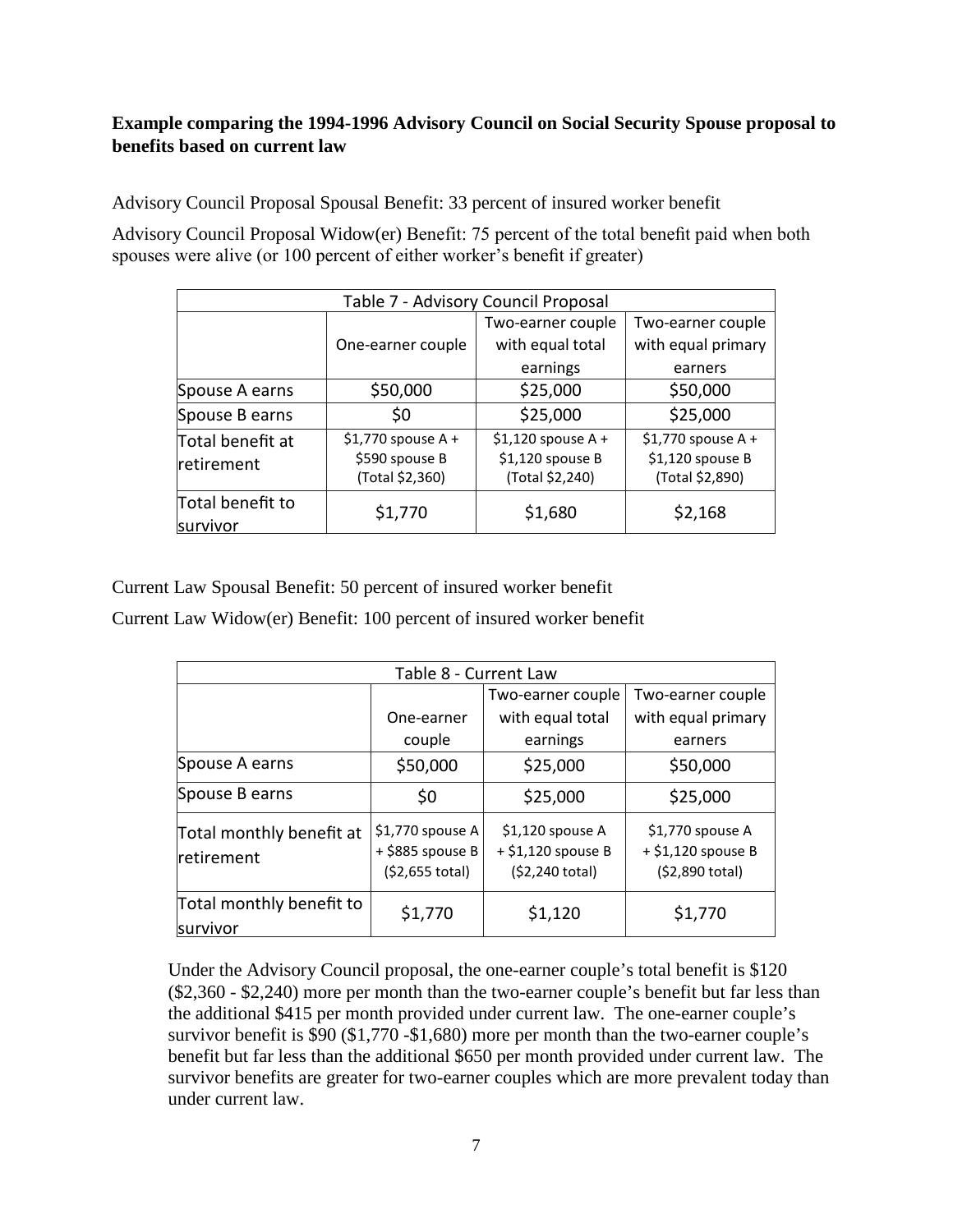This proposal improves individual equity and the change in survivor benefit improves social adequacy compared to current law and would benefit many women under today's prevalent family circumstances. It would make it more likely that working spouses are entitled to retirement benefits solely on their own work records, rather than as spousal benefits. However, the proposal reduces the benefits to low-earning and nonworking spouses to 33 percent of the benefit of the working spouse (a total couple benefit of 133 percent of the higher-wage earner). This could be particularly problematic for divorced women, who have the highest poverty rate of the elderly. One possible remedy would be to split the benefits 50/50, just as pensions are divided upon divorce in some states. Such a remedy, of course, would reduce the benefit of the higher-wage earner and his or her subsequent spouse(s) and family, if applicable.

A gradual decrease in the spouse benefit from 50% to 33% was studied by the Social Security Office of the Actuary (OACT) and was found to solve approximately 4% of the current deficit. A change in the survivor benefit to the better of 75% of the total benefit paid (or which could have been paid at age 62 if the benefit is not currently in pay status) or 100% of the worker benefit of either worker was studied by OACT and was found to increase the current deficit by approximately 4%. The net impact of making both changes would be no change in the current deficit.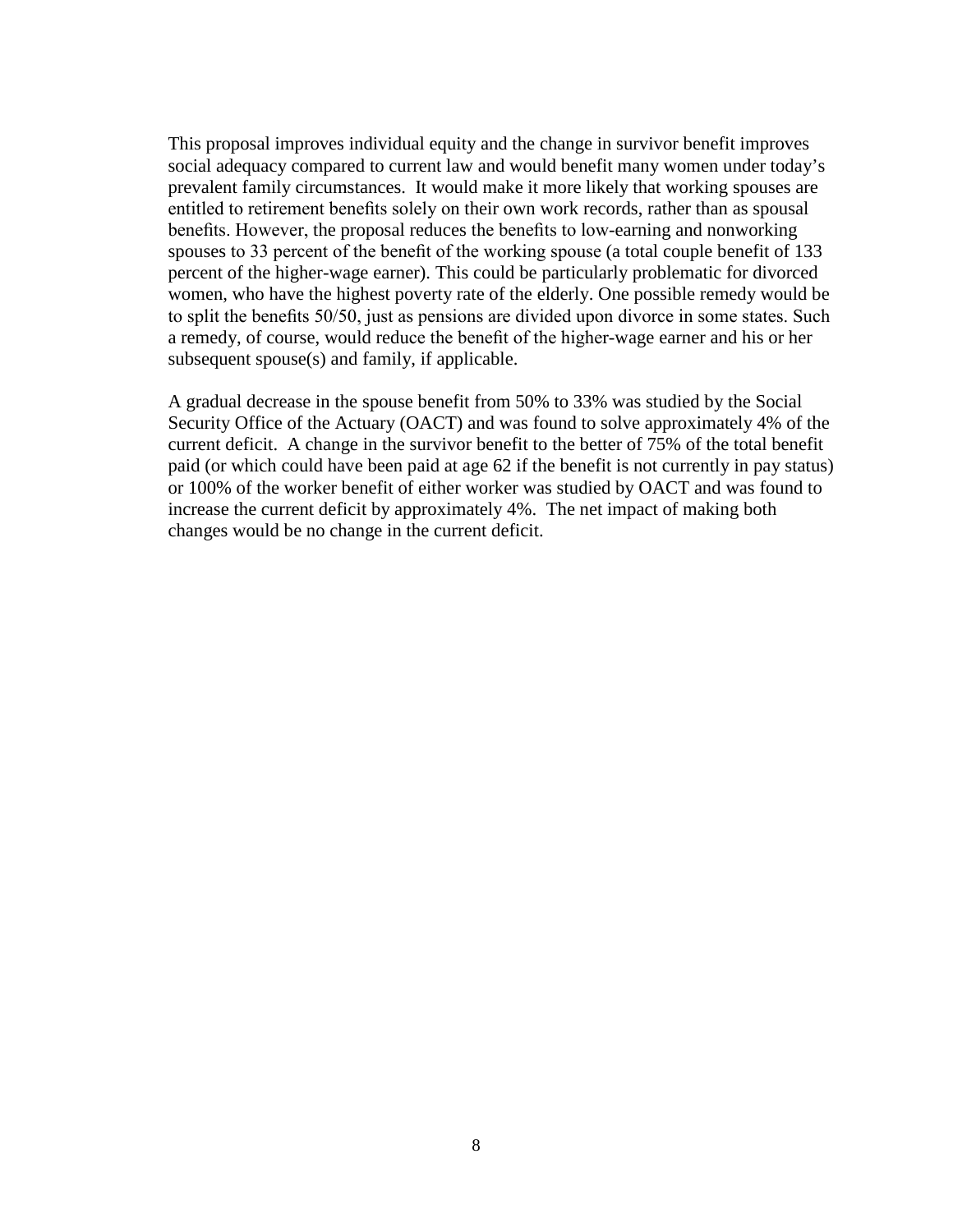**3. Some people have proposed elimination of the spousal benefit and adoption, instead, of "earnings sharing" where a couple's earnings would be added together and divided evenly every year. Could you trace out some pros and cons associated with that type of proposal, and identify who might be winners and losers from adoption of such a proposal?**

It is helpful to use the examples to understand how this option would work. Please refer to the table below:

|                                                                 | Earnings Sharing Examples (current law amounts shaded)     |                                                           |                                     |                                                                             |                                                           |
|-----------------------------------------------------------------|------------------------------------------------------------|-----------------------------------------------------------|-------------------------------------|-----------------------------------------------------------------------------|-----------------------------------------------------------|
|                                                                 | (1)                                                        | (2)                                                       | (3)                                 | (4)                                                                         | (5)                                                       |
|                                                                 |                                                            | Two-earner couple                                         | Two-earner                          | One-earner                                                                  | Two-earner couple                                         |
|                                                                 | One-earner couple                                          | with equal total                                          | couple with                         | couple at                                                                   | each at max                                               |
|                                                                 |                                                            | earnings                                                  | equal primary                       | taxable max                                                                 |                                                           |
| Spouse A earns                                                  | \$50,000                                                   | \$25,000                                                  | \$50,000                            | \$120,000                                                                   | \$120,000                                                 |
| Spouse B earns                                                  | \$0                                                        | \$25,000                                                  | \$25,000                            | \$0                                                                         | \$120,000                                                 |
| Each spouse assuming<br>earnings sharing                        | \$25,000                                                   | \$25,000                                                  | \$37,500                            | \$60,000                                                                    | \$120,000                                                 |
| Total monthly benefit<br>at retirement with<br>earnings sharing | $$1,120$ spouse A +<br>\$1,120 spouse B<br>(\$2,240 total) | \$1,120 spouse A<br>+ \$1,120 spouse B<br>(\$2,240 total) | \$1,445 spouse A<br>(\$2,890 total) | \$2,029 spouse A<br>+ \$1,445 spouse B+ \$2,029 spouse B<br>(\$4,058 total) | \$2,642 spouse A<br>+ \$2,642 spouse B<br>(\$5,284 total) |
| <b>Current law total</b><br>monthly benefit at<br>retirement    | \$2,655                                                    | \$2,240                                                   | \$2,890                             | \$3,963                                                                     | \$5,284                                                   |
| Total monthly benefit<br>to survivor with<br>earnings sharing   | \$1,120                                                    | \$1,120                                                   | \$1,445                             | \$2,029                                                                     | \$2,642                                                   |
| <b>Current law monthly</b><br>benefit to survivor               | \$1,770                                                    | \$1,120                                                   | \$1,770                             | \$2,642                                                                     | \$2,642                                                   |

Under an earnings sharing proposal, the survivor benefit will be less than or equal to what it would have been under current law. As women tend to live longer than their male spouses, this reduction in survivor benefits would tend to impact women more than men. Divorced women who were married for 10 years would tend to be better off under current law.

A one-earner couple earning more than the taxable maximum will receive more in total Social Security benefits under an earnings sharing arrangement than under current law. The couple in column (4) would have a monthly benefit of \$3,963 under current law  $($2,642 + (0.5 \times $2,642) = $3,963)$  but a monthly benefit of \$4,058 under the earnings sharing approach. This is due to the fact that Social Security replaces a lower percentage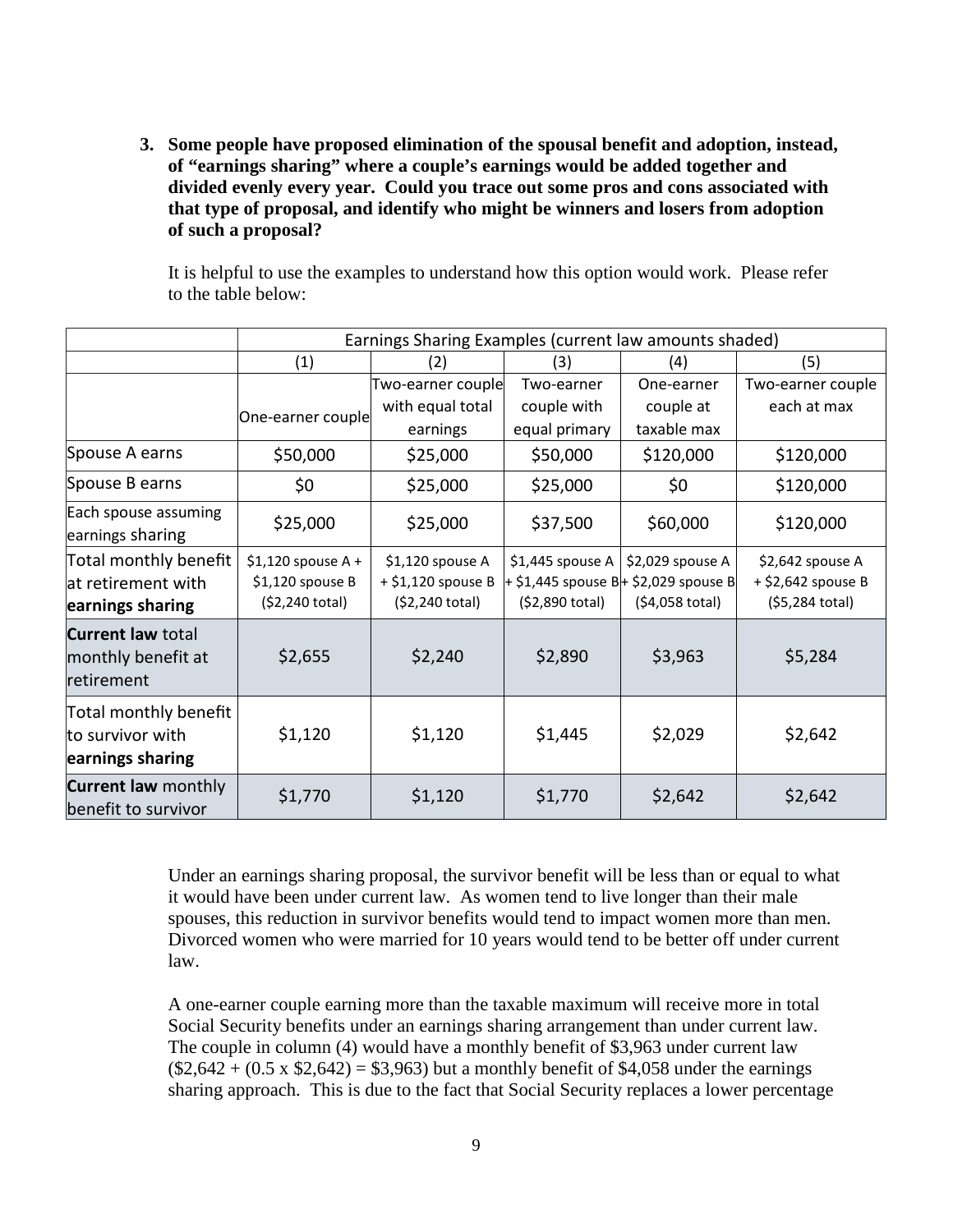of income for higher-paid and sharing the income lowers the earnings used in the calculation and thus increases the Social Security benefit paid.

One concern with earnings sharing is that past Social Security earnings records might not be sufficient to implement earnings sharing for past earnings. Implementation could be expensive and prone to error. Another concern is whether there would be acceptance of the idea of halving earnings between spouses since a large percentage of marriages end in divorce. Such a proposal would need to specify whether divorce or legal separation determined the end date for a period of earnings sharing. Further study of how earnings sharing would impact people under different scenarios is recommended prior to further consideration of this proposal.

**4. Your testimony discusses some options to increase payroll taxes or the taxable maximum. Of course, we know that with the set of Social Security promises embedded in current law, Social Security faces \$10.6 trillion of unfunded liabilities over the next 75 years. And, as you identify, costs of other social insurance programs that benefit women, particularly Medicare and Medicaid, are rising rapidly and will also require additional funding in the future unless eligibility and/or benefits are reduced.**

**I am concerned, in addition to negative economic effects of some of the large tax hikes envisioned by many of the expand-benefits and raise taxes advocates, that we could end up simply expanding promises but not have the fiscal space available to fulfill them. That would be unfair to young generations of workers who would foot the bill with yet higher taxes, or unfulfilled promises.**

**In order to make good on existing Social Security promises alone, in the long run, we'd already have to raise taxes substantially if there are no changes in the benefit structure. Do you think that we could fulfill all promised entitlement benefits, including Social Security and Medicare and Medicaid, add additional benefits as some are proposing, and finance that all by only having people pay just a little bit more in taxes, or significantly more in taxes?** 

Regarding whether there is sufficient "fiscal space" to raise taxes such that Americans can pay for all currently promised entitlement benefits including Medicare and Medicaid and additional benefits, I am constrained to address only Social Security on behalf of the Academy. Please bear in mind the following:

• Social Security plays a vital role in protecting the financial security of seniors. As such, the program needs to be revised so that income is sufficient to pay for promised benefits.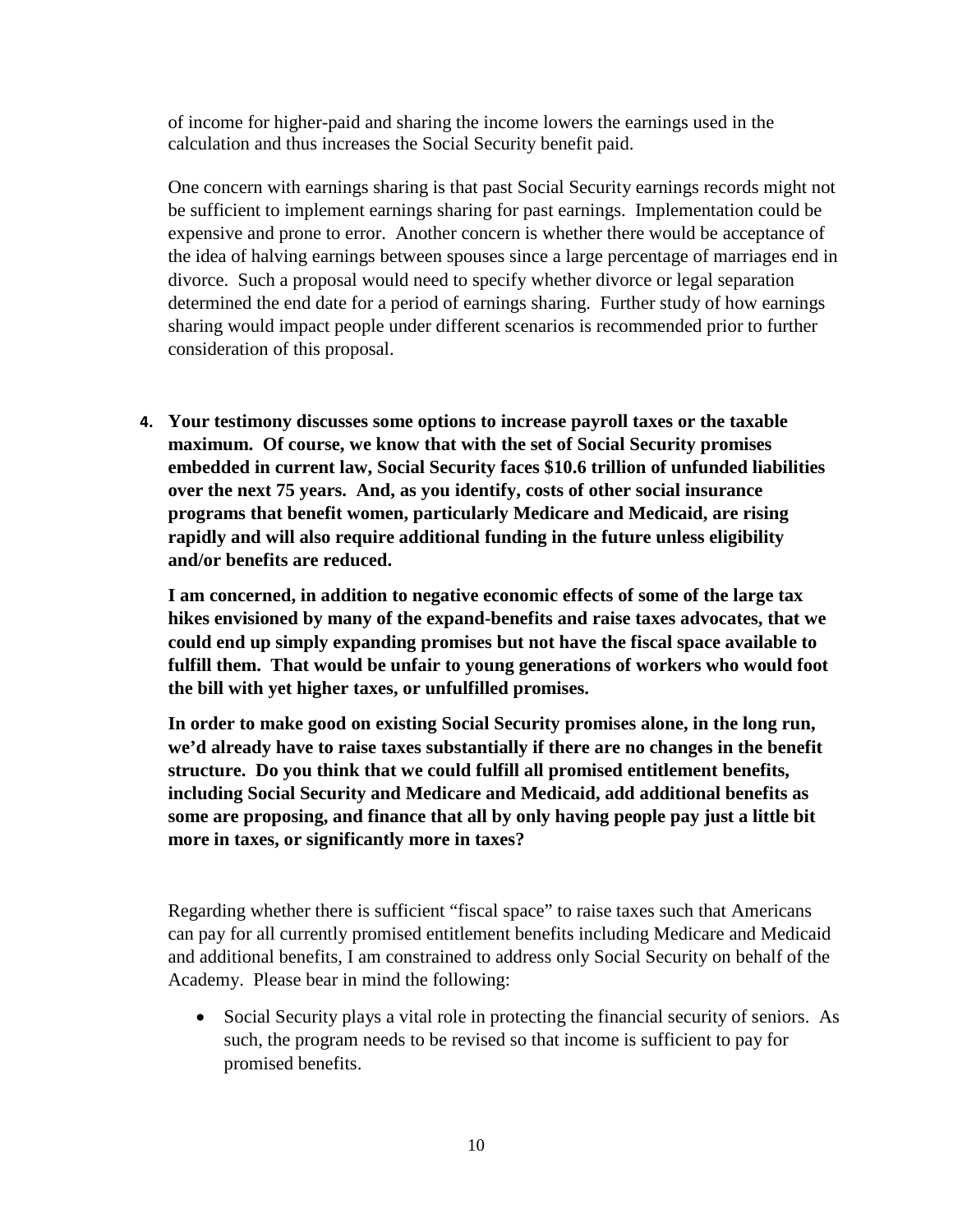- In order for the program to be sustainable in the long term, costs cannot increase faster than the growth of the economy.
- The Academy has published a policy statement stating that raising the Social Security Normal Retirement Age (SSNRA) should be part of a package of changes to solve the funding deficit of the program. As people live longer, they tend to have more productive and healthy years. Raising the SSNRA helps set expectations as to retirement age. If SSNRA is set too low relative to the length of time people will live in retirement, they will tend to not have sufficient savings since Social Security is only one source of retirement income. Personal savings and employer plans are the other sources of retirement income. The Academy believes this change will help the sustainability of Social Security.

The Academy also believes that Congress should act sooner rather than later to solve Social Security funding deficit to allow more gradual changes and to give Americans a chance to plan for the decreases in benefits or increases in taxes that will be required to solve the funding deficits.

The Academy's Public Interest Committee will be publishing a white paper in the near future that speaks more generally to public program sustainability that may also address your broader question and I would be happy to provide you a copy of it once published.

### **From Senator Grassley**

### **Questions for Ms. Barr:**

**1. As we all know, Social Security is facing long-term financing challenges. The Social Security Trust Fund is projected to be exhausted in 2033 at which time trust fund assets will only be able finance about 77 percent of current law benefits. Such a drastic reduction in benefits would be devastating to millions of retirees. What reform or reforms would you enact to ensure the long-term stability of the Trust Fund for future generations?**

The American Academy of Actuaries has published a policy statement supporting an increase in the Social Security Normal Retirement Age (SSNRA) as part of a package of changes that would reform Social Security and solve the long-term deficit. The Social Security Office of the Actuary provides the cost impact of five proposals for changing SSNRA on their website. The proposals solve between  $12\%$  $12\%$  $12\%$  and  $35\%$ <sup>2</sup> of the deficit and provide for a gradual change in the SSNRA.

The American Academy of Actuaries also believes that Congress should act sooner rather than later to resolve the funding deficits of the programs so that more gradual changes can be adopted that will allow Americans to plan for any increase in taxes or decrease in benefits adopted.

<span id="page-10-0"></span> $\overline{\phantom{a}}$  $^{2}$  [http://www.ssa.gov/oact/solvency/provisions/retireage.html.](http://www.ssa.gov/oact/solvency/provisions/retireage.html) Proposals are labeled C1.1 through C1.5 and financial results are based on the 2014 Trustee Report assumptions.